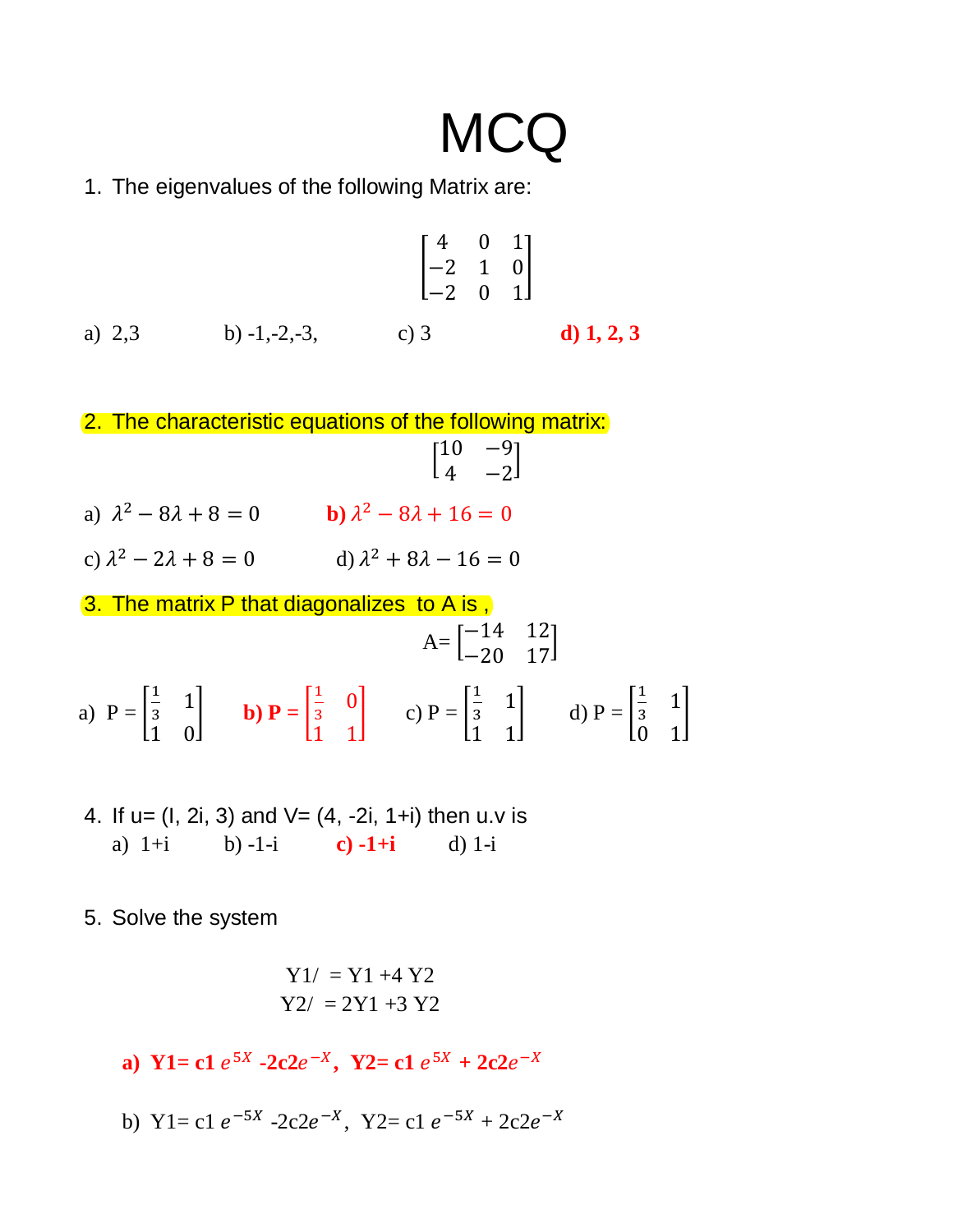- c)  $Y1 = c1 e^{5X} 2c2e^{-X}$ ,  $Y2 = c1 e^{5X} 2c2e^{-X}$
- d)  $Y1 = c1 e^{-5X} 2c2e^{-X}$ ,  $Y2 = c1 e^{-5X} 2c2e^{-X}$
- 6. Which of the following sets of vectors are orthogonal with respect to the Euclidean inner product on R2
	- **a-**  $(0,6)$ ,  $(7,0)$  b- $(3,4)$ , $(2,6)$  c- $(6,9)$ , $(5,2)$  **d-**  $(0,0)$ ,  $(0,6)$
- 7. if  $\|u\| = \sqrt{30}$ .  $\|v\| = \sqrt{18}$ . and  $\{u, v\} = -9$  SO  $\cos \theta$  equal a-9 **b**-5 **c-**  $\frac{-\frac{3}{2\sqrt{15}}}{\frac{1}{2\sqrt{15}}}$  d-7
- 8. Find the cosine of the angle,  $\theta$ , between  $p = x x^2$ , and  $q = 2 + 2x + 2x^2$ **a-0** b-3 c-6 d-9

9. Let <u, v> be the Euclidean inner product on R2, and let  $\vec{u} = (4, 3), \vec{v} = (3, 5)$ then  $\left\langle \vec{u}, \vec{v} \right\rangle$  is a-8 **b-27** c-6 d-9

10.A straight line is

**a- y=ax+b** b-a+bx+cx2 d- a+bx+c2+dx3 d-none of the above

11. One of the following matrices is positive definite:

 $a - \begin{bmatrix} -1 & 0 \\ 0 & 0 \end{bmatrix}$  $0 -2$  $\begin{bmatrix} -1 & 0 \\ 0 & 3 \end{bmatrix}$ 0 2  $\begin{bmatrix} 0 & 0 \\ 0 & 0 \end{bmatrix}$  $0 -2$  $\begin{bmatrix} 1 & 0 \\ 0 & 0 \end{bmatrix}$ 0 0 ]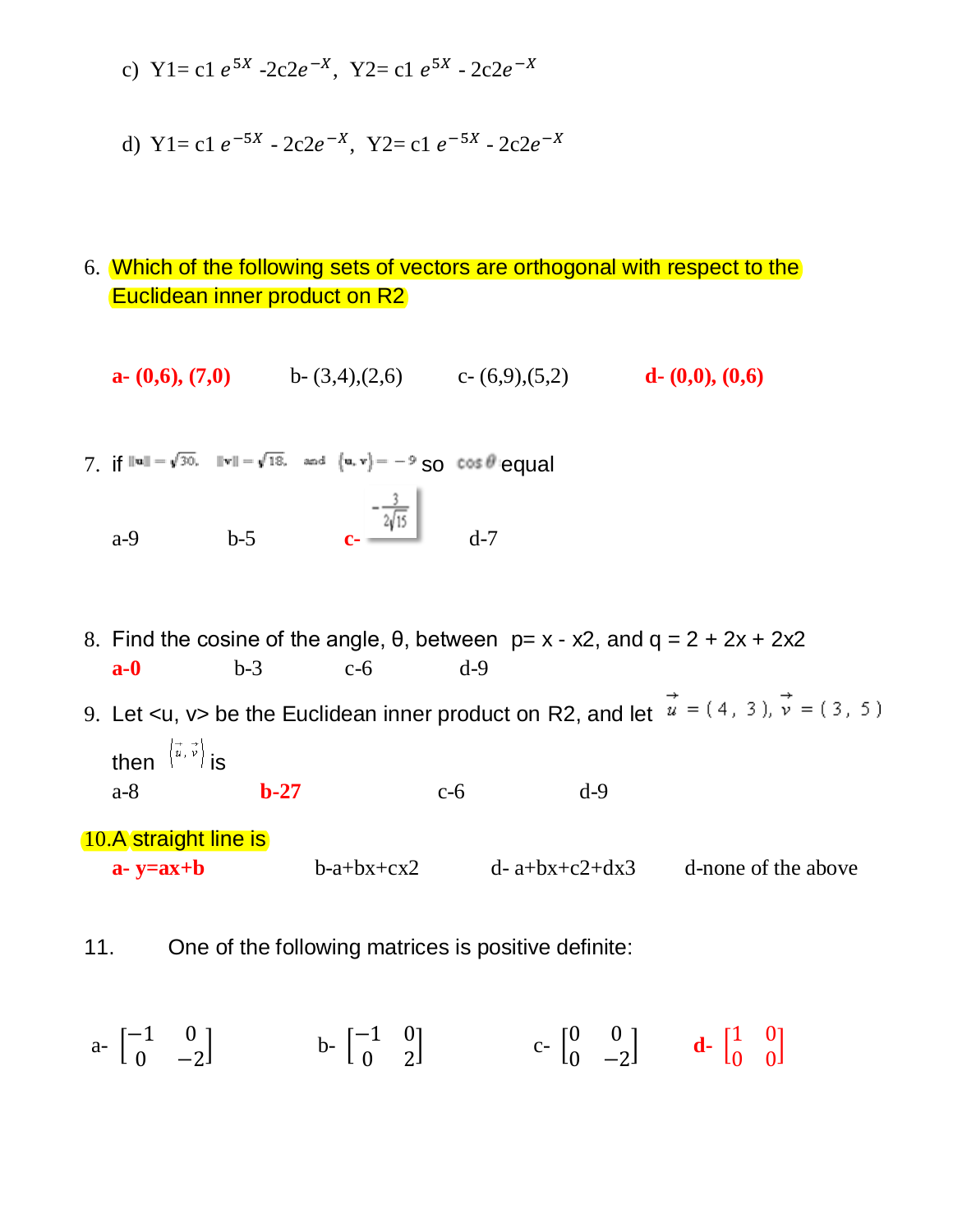12. If  $\overline{A}$  is a square orthogonal symmetric matrix, then:

a- 
$$
det(A) = 2
$$
 b-  $A^{-1}$ .  $A = A^2$  c-  $tr(A) > 0$  d- A is not invertible

13. One of the following matrices is orthogonally diagonalizable:

a- 
$$
\begin{bmatrix} 3 & -2 \\ 4 & -1 \end{bmatrix}
$$
 b-  $\begin{bmatrix} 3 & 2 & -4 \\ 2 & 4 & 6 \\ -4 & 6 & -1 \end{bmatrix}$ 

c- 
$$
\begin{bmatrix} 1 & 0 \\ 1 & 0 \end{bmatrix}
$$
 d-  $\begin{bmatrix} 3 & 5 & 6 \\ 7 & -1 & 4 \\ 3 & 5 & 0 \end{bmatrix}$ 

14. One of the following quadratic forms is classified as Indefinite:

a-  $x_1^2 - x_2^2$  b-  $x_1^2 + x_2^2$  c-  $(x_1 - x_2)^2$  d-  $-x_1^2 - 3x_2^2$ 

- 15. Let T be a linear transformation from  $R^n$  to  $R^m$  and let  $\vec{u} = T(0)$  where  $\vec{v}$  is the zero vector in  $R^n$ . Choose the correct statement
- A)  $\vec{u}$  is a zero vector in  $R^n$
- B)  $\vec{u}$  is a zero vector in  $R^m$  if and only if  $n \le m$
- C)  $\vec{u}$  is a zero vector in  $R^m$  if and only if n = m
- D)  $\vec{u}$  is a zero vector in  $R^m$

16. Let A be an n xn matrix of rank m. Any matrix similar to A:

- A) may have rank  $\leq$  n
- B) may have rank  $\geq$  m
- C) may have any rank  $\geq$  m and  $\leq$  n
- D) must have rank m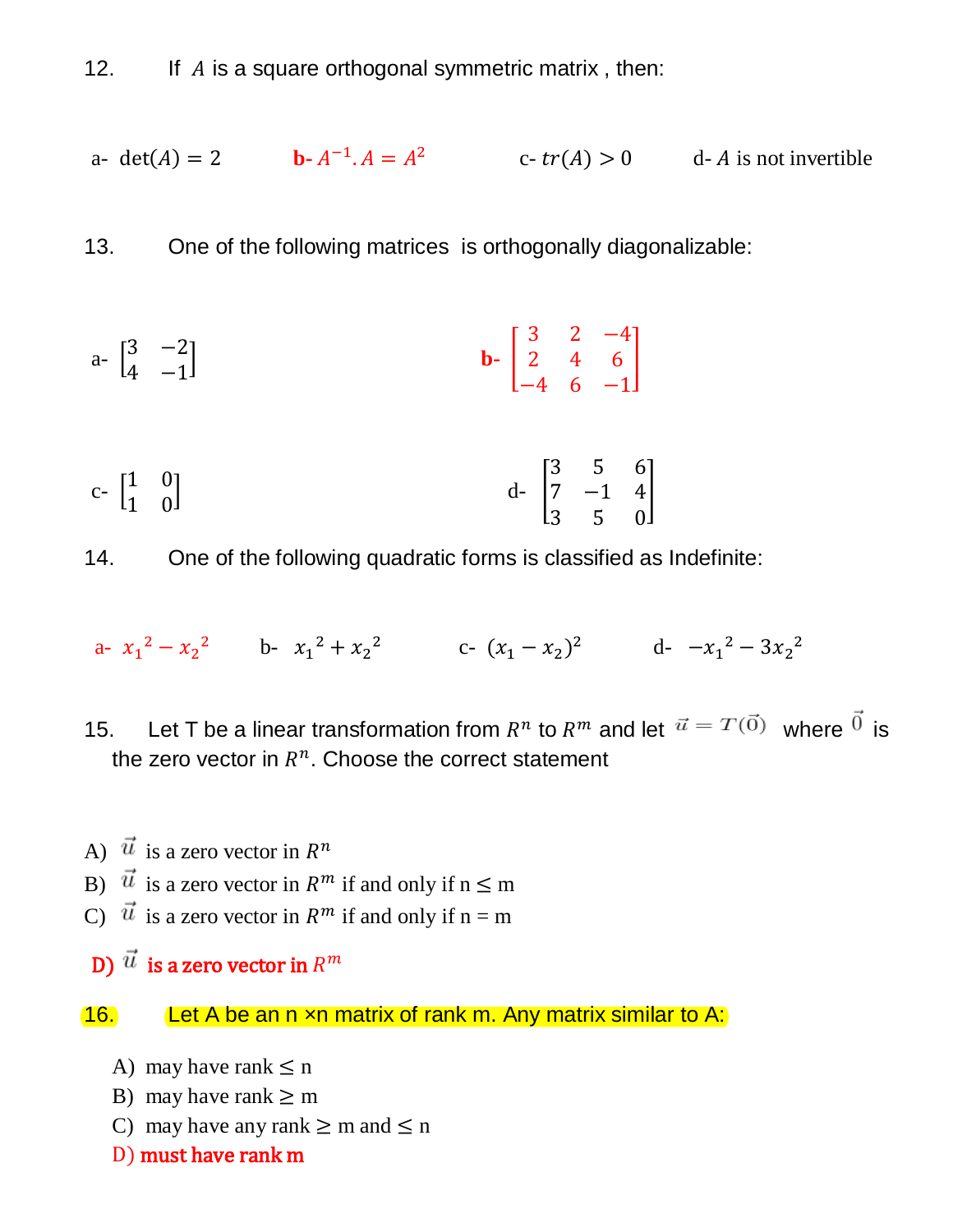### 17. Determine whether the linear transformation T is one-to-one.

 $T:Rm \rightarrow Rn, n < m$ .

- A) The answer depends upon the value of  $m n$
- B) T is one-to-one

#### C) T is not one-to-one

- D) it is impossible to determine whether T is one-to-one
- 18. As indicated in the accompanying figure, let T:R2  $\rightarrow$  R2 be the linear operator that reflects each point about the y -axis.



- 19. Find the kernel of T. Is T one-to-one?
- A) ker(T) =  $\{(0, y) \mid \text{where } y \text{ is any real number}\}\;$ ; T is one-to-one
- B) ker(T) =  $\{(x, 0) \mid \text{where } x \text{ is any real number } \}$ ; T is not one-to-one

C)  $\text{ker}(T) = \{0\}$ ; T is one-to-one

D) ker(T) =  $\{0\}$ ; T is not one-to-one

20. Find the domain and codomain of T2 ∘ T1, and find (T2 ∘ T1)(x1, x2)

T1(x, y) = (2x, 4y), T2(x, y) = (x – y, x + y)

- A) The domain and codomain of T2 ∘ T1 are R3, and  $(T2 \circ T1)(x1, x2) =$  $(2x1 - 4x2, 2x1 + 4x2)$
- B) **The domain and codomain of T2** ∘ **T1 are R2, and (T2** ∘ **T1)(x1, x2) = (2x1 − 4x2, 2x1+ 4x2)**
- C) The domain and codomain of T2 ∘ T1 are R3, and  $(T2 \circ T1)(x1, x2) =$  $(2x1 - 2x2, 4x1 + 4x2)$
- D) The domain and codomain of T2 ∘ T1 are R2, and  $(T2 \circ T1)(x1, x2) =$  $(2x1 - 2x2, 4x1 + 4x2)$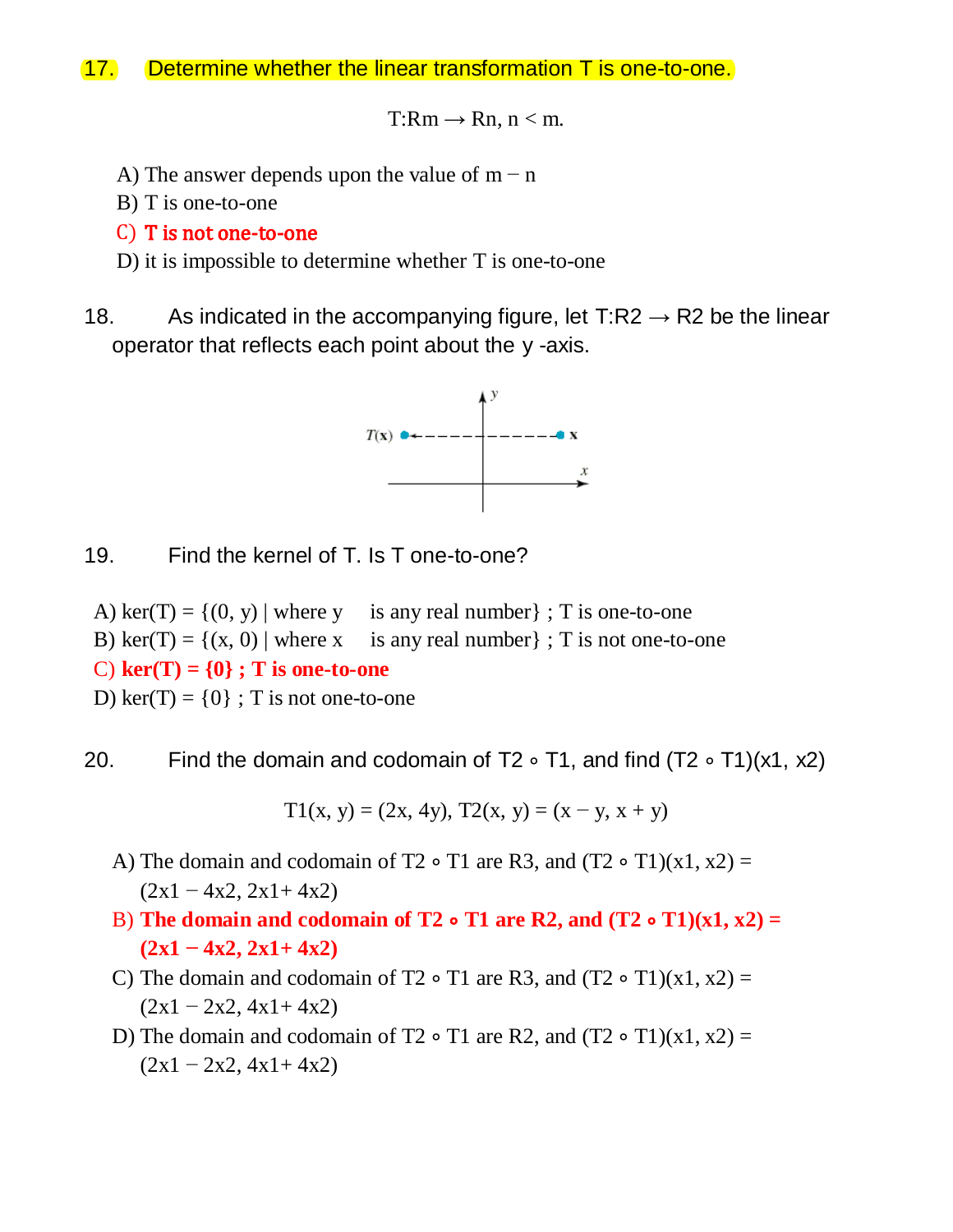21.Which of the following sets of eigenvalues have a dominant eigenvalue.

(a)  $\{-4, -3, 4, 1\}$  **(b)**  $\{-3, -1, 0, 2\}$ (c)  $\{0, 3, -3, -2\}$  (d)  $\{-5, 3, -2, 5\}$ 

22. The approximation of the time required to the forward phases of Gauss-Jordan elimination equal:

**(a) 2/3n<sup>3</sup>** (b)  $n^2$ (c)  $2n^3$ 

23. **If A is an m**  $\times$  n matrix, then A and  $A<sup>T</sup>A$  have the same:

- (a) Null space (b) row space
- (d) rank (d) All of them

| 24. |                | The singular values of $A=\begin{bmatrix} 5 & 0 \\ 0 & 2 \end{bmatrix}$ |               |           |  |  |
|-----|----------------|-------------------------------------------------------------------------|---------------|-----------|--|--|
|     | (a) $\{0, 1\}$ | (b) $\{2, 5\}$                                                          | (c) $\{2,0\}$ | $\{0,5\}$ |  |  |

25. The point (3,0) satisfy one of the following systems:

- a) $x + y \ge 5$  b)  $3x-y \ge 9$
- $x + 2y \ge 3$  4x+5y  $\le 11$
- **c**)  $12x y \ge 35$  d)  $2x + y \ge 6$  $3x + 4y \le 10$   $3x - 5y \ge 15$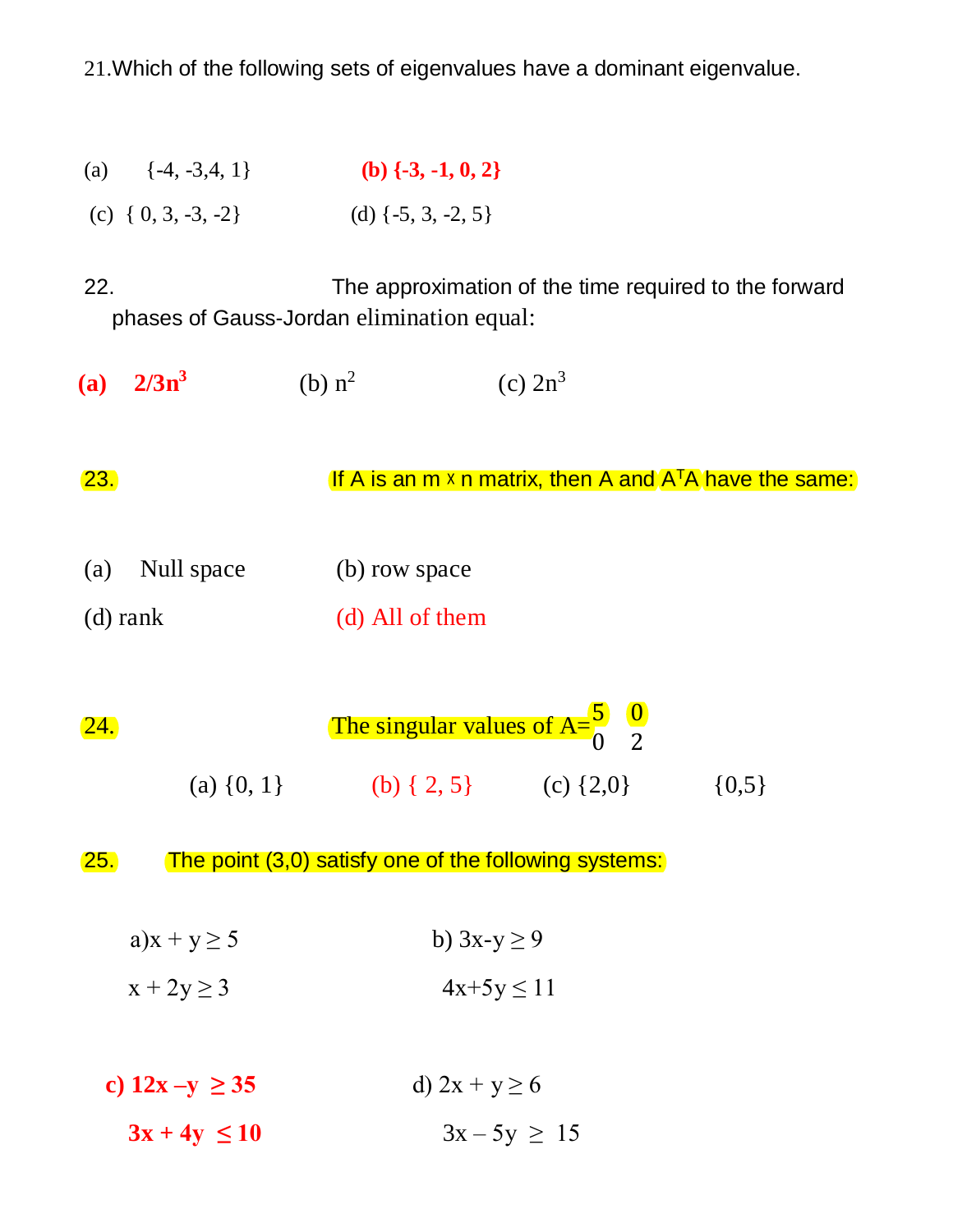26. one of the following system is bounded:

- a)  $y \ge x$  b)  $y \le x+3$ 
	- $y \ge -x$  y  $\le 4-x$
- c)  $x \ge 1$  **d**)  $y \le 2x+3$

$$
y \ge 3 \qquad y \le 6 - x
$$

 $y \geq 2$ 

| <u>27.</u> |            |            | the point at which $f = 3x + 5y$ has the highest value is: |            |  |
|------------|------------|------------|------------------------------------------------------------|------------|--|
|            | a) $(0,2)$ | b) $(4,0)$ | c) $(3,1)$                                                 | $d)$ (2,5) |  |

4) one of the following triples is the solution to the linear programming

|              | max $2x_1 + 3x_2 + 2x_3$ subject to |                        | $\begin{cases} x_1 + 4x_2 & \leq 4 \\ x_1 - x_2 + 3x_3 \leq 5 \end{cases}$ , $x_1, x_2, x_3 \geq 0$ |  |
|--------------|-------------------------------------|------------------------|-----------------------------------------------------------------------------------------------------|--|
| a) $(0,1,2)$ | b) $(4,0,0.5)$                      | c) $(4,0,\frac{1}{3})$ | d) $(1,0,1)$                                                                                        |  |

- 28. One of the following is a valid objective function for a linear programming problem:
	- a) Max (5xy)
	- **b**) **Min(**  $4x + 3y + (2/3)z$ )
	- c) Max  $(5x^2 + 6y)$
	- d) Min(  $(x + y)/z$ )